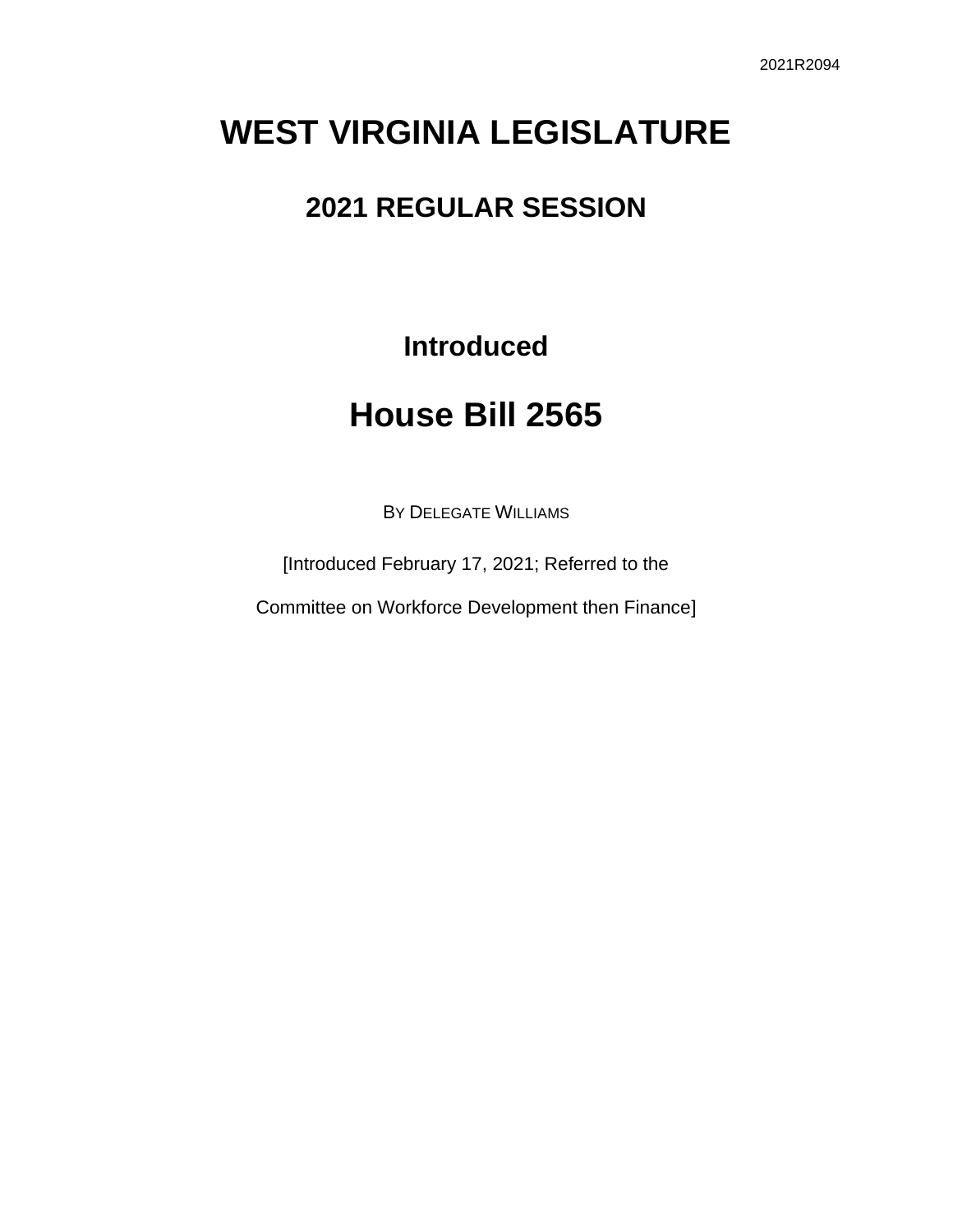A BILL to amend and reenact §21-5C-2 of the Code of West Virginia, 1931, as amended, relating 2 to increasing the minimum wage based upon increases in the consumer price index. *Be it enacted by the Legislature of West Virginia:*

## **ARTICLE 5C. MINIMUM WAGE AND MAXIMUM HOURS STANDARDS FOR EMPLOYEES.**

#### **§21-5C-2. Minimum wages.**

(a) Minimum wage:

- (1) After June 30, 2006, every employer shall pay to each of his or her employees wages at a rate not less than \$5.85 per hour.
- (2) After June 30, 2007, every employer shall pay to each of his or her employees wages at a rate not less than \$6.55 per hour.
- (3) After June 30, 2008, every employer shall pay to each of his or her employees wages at a rate not less than \$7.25 per hour.
- (4) After December 31, 2014, every employer shall pay to each of his or her employees wages at a rate not less than \$8.00 per hour.
- (5) After December 31, 2015, every employer shall pay to each of his or her employees wages at a rate not less than \$8.75 per hour.
- (6) When the federal minimum hourly wage as prescribed by 29 U.S.C. §206 (a)(1) is equal to or greater than the wage rate prescribed in the applicable provision of this subsection, every employer shall pay to each of his or her employees wages at a rate of not less than the federal minimum hourly wage as prescribed by 29 U.S.C. §206 (a)(1). The minimum wage rates required under this subsection shall be thereafter adjusted in accordance with adjustments made in the federal minimum hourly rate. The adoption of the federal minimum wage provided by this subsection includes only the federal minimum hourly rate prescribed in 29 U.S.C. §206 (a)(1) and does not include other wage rates, or conditions, exclusions, or exceptions to the federal minimum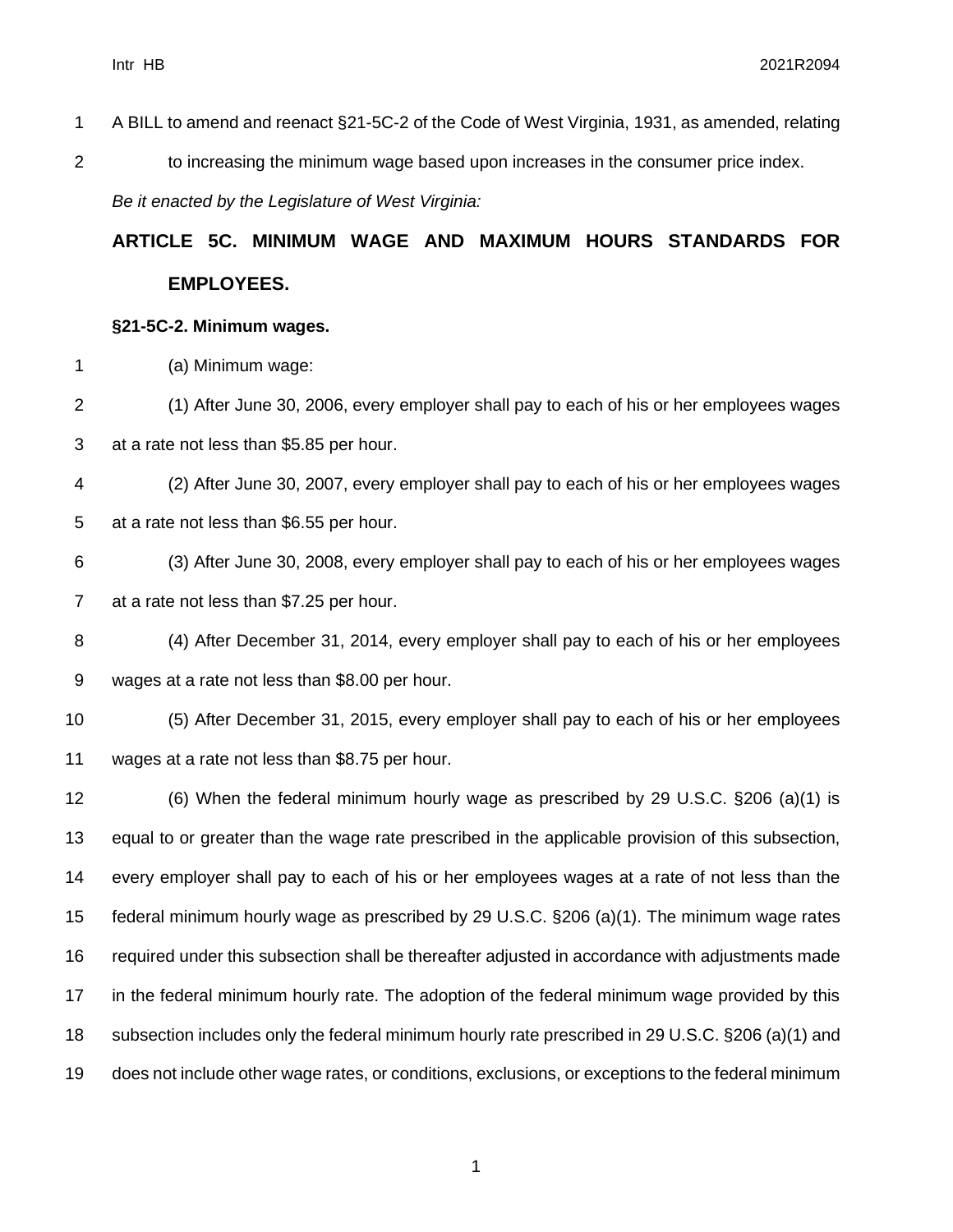Intr HB 2021R2094

hourly wage rate. In addition, adoption of the federal minimum hourly wage rate does not extend

or modify the scope or coverage of the minimum wage rate required under this subsection.

(b) Training wage:

 (1) Notwithstanding the provisions set forth in subsection (a) of this section to the contrary, an employer may pay an employee first hired after June 30, 2006, a subminimum training wage not less than \$5.15 per hour: *Provided,* That an employer may pay an employee first hired after December 31, 2014, a subminimum training wage not less than \$6.40 per hour.

 (2) An employer may not pay the subminimum training wage set forth in subdivision (1) of this subsection to any individual:

(A) Who has attained or attains while an employee of the employer, the age of 20 years;

or

 (B) For a cumulative period of not more than 90 days per employee: *Provided,* That if any business has not been in operation for more than 90 days at the time the employer hired the employee, the employer may pay the employee the subminimum training wage set forth in subdivision (1) of this subsection for an additional period not to exceed 90 days.

 (3) When the federal subminimum training wage as prescribed by 29 U.S.C. §206 (g)(1) is equal to or greater than the wage rate prescribed in subdivision (1) of this subsection, every employer shall pay to each of his or her employees wages at a rate of not less than the federal subminimum training wage as prescribed by 29 U.S.C. §206 (g)(1). The subminimum training wage rates required under this subsection shall be thereafter adjusted in accordance with adjustments made in the federal subminimum training wage rate. The adoption of the federal subminimum training wage provided by this subsection includes only the federal subminimum training wage rate prescribed in 29 U.S.C. §206 (g)(1) and does not include other wage rates, or conditions, exclusions, or exceptions to the federal subminimum training wage rate. In addition, adoption of the federal subminimum training wage rate does not extend or modify the scope or coverage of the subminimum training wage rate required under this subsection.